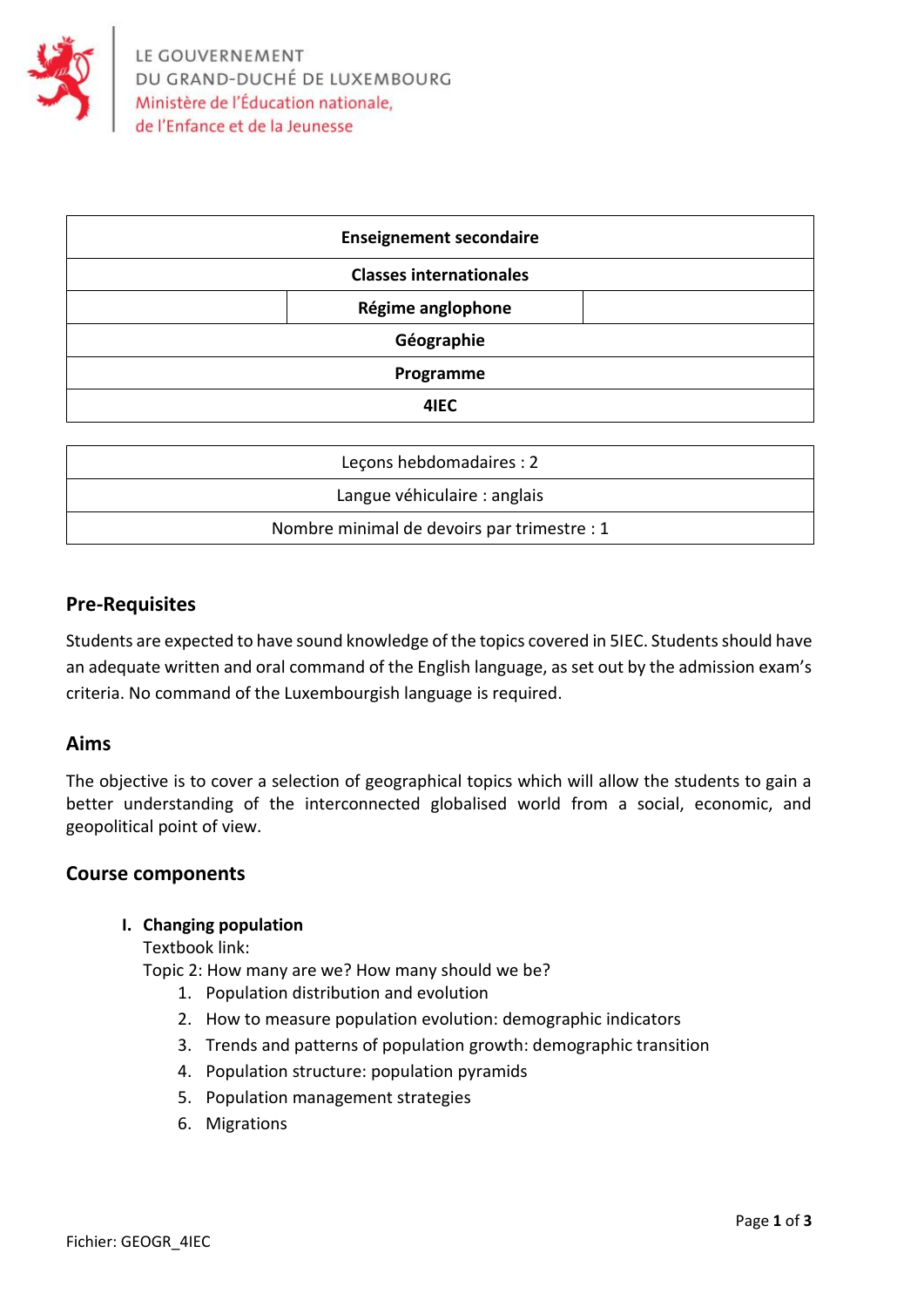

LE GOUVERNEMENT DU GRAND-DUCHÉ DE LUXEMBOURG Ministère de l'Éducation nationale, de l'Enfance et de la Jeunesse

# **II. Power, Places and Networks – Globalisation**

### Textbook link:

Topic 6: In what ways does globalization affect us?

Topic 4: How sustainable is global economic growth?

- 1. The notion of development and how to measure it
- 2. Economic structure and how to measure it
- 3. Global patterns of economic development stages
- 4. Globalisation
- 5. Global networks and flows
- 6. Global Governance
- 7. Changing identities and cultures
- 8. Global patterns of consumption: opportunities and risks

#### **III.The Urban Environment**

Textbook link:

Topic 3: Where are the city limits?

- 1. The variety of urban environments
- 2. Urbanisation in progress
- 3. Comparing urban structures
- 4. Urban land use models and their zones
- 5. Managing city growth

#### **IV.Tourism** (optional topic)

Textbook link:

Topic 8: Do we have the right to see the world?

- 1. Changes in tourism patterns over time and space
- 2. Main types of tourism
- 3. Environmental impacts
- 4. Tourism as a gateway to development
- 5. The question of homogenization of cultures

# **Closing activities (optional)**

Textbook topic 12 'Can humans fix the damage they caused?' offers a selection of transversal case studies. Since it requires students to reactivate geographical knowledge and competences gained throughout 9<sup>th</sup> and 10<sup>th</sup> grade, these examples may serve as closing-off activities of the two-year geography curriculum.

## **Skill training**

Students are advised to consult the skill section of the manual for each topic and to practise the corresponding geographical techniques.